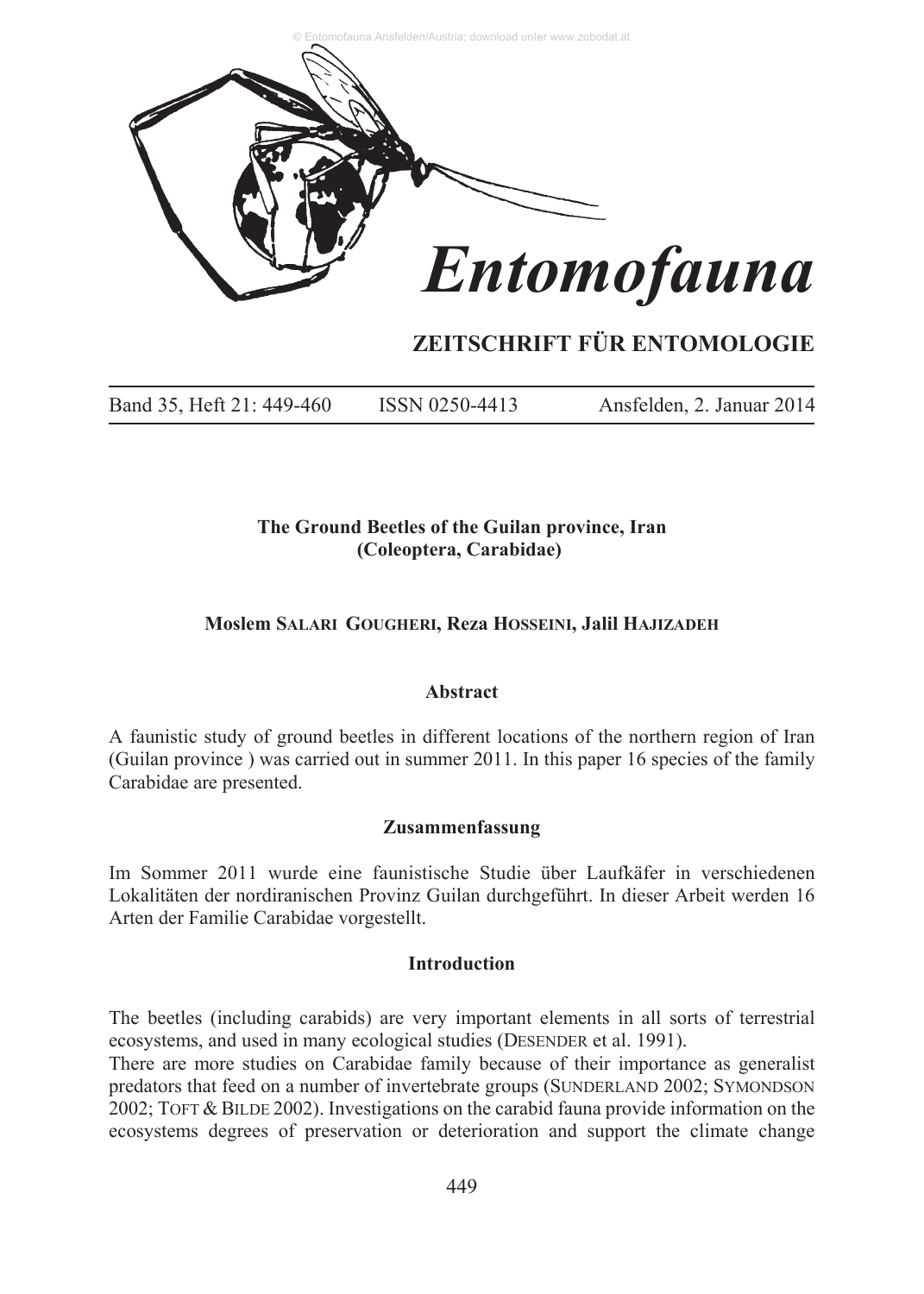assessment (THIELE 1977; MAGURA et al. 2000; BRANDMAYR et al. 2005). These beetles have been used effectively as a model taxon to evaluate effects of disturbance on diversity (NIEMELA et al. 2000; KOIVULA et al. 2002; MAGURA et al. 2004; VANBERGEN et al. 2005; PEARCE  $&$  VENIER 2006). Ground beetles are famous taxonomically, ecologically, and they are sensitive to changes in the environment (KOIVULA et al. 1999; SAINT-GERMAIN & MAUFFETTE 2001; NIEMELA et al. 2000; LAROCHELLE & LARIVIÈRE 2003). With such features, ground beetles are applied as suitable indicators of changing biotic or abiotic conditions of the environment (NIEMELA et al. 2000; RAINIO & NIEMELA 2003; LANGOR & SPENCE 2006). Ground beetles diversity has been studied to show effects caused by urbanization (NIEMELA et al. 2002), forest management (NIEMELA et al. 1993; DU BUS DE WARNAFFE & LEBRUN 2003; KOIVULA & NIEMELA 2003; SAINT-GERMAIN et al. 2005), succession (KOIVULA et al. 2002) and land use (VANBERGEN et al. 2005).

With respect to the mentioned reasons and the importance of carabidae family, faunal study of these beetles is necessary. The Iranian Carabidae fauna is not well known, however a few studies have been conducted such as: AFSHAR 1944; FARAHBAKHSH 1961; JAEGER 1990, 1992; MODARRES AWAL 1997; HEJKAL 2000; LASSALLE 2001; HEINZ 2002; FALLAHZADEH et al. 2005: MOHAMMADZADEH FARD 2008; MUILWIJKAND & FELIX 2008; SADEGHI NAMAGHI et al. 2010; SADEGHI NAMAGHI et al. 2011 and SALARI GOUGHERI et al. (2013).This research was conducted accordingly and helps the identification of this family beetles in Guilan province.

#### **Materials and Methods**

#### **Collection sites**

Specimens were collected from 17 sites including Mardakheh (Shaft), Khomam, Kouchesfahan, Khomeiran (Bandare Anzali), Lahijan, Ghaleroudkhan, Shaft, Miankouh (Talesh), Talesh, Rasht, Roudbar, Astaneh Ashrafyeh, Asalem, Rostam Abad, Kalasham (Fouman) and Lowshan in Guilan province in summer 2011.

# **Sampling methods**

In this study specimens were collected using the following techniques: pitfall trapping where several plastic pitfall traps with about 6 cm in diameter and 8 cm depth were installed and filled by different materials such as: water; 75% ethanol; or 75% ethanol and rotten meat, light trapping and directly by hand from fallen trees, pieces of wood, logs at the base of trees and the underside of big stones, lifting the loose bark of logs and fallen trees, digging at the base of plants, inspecting soil crevices and the tunnels of small vertebrates, garden compost and etc.

#### **Preparation of specimens**

All specimens were put in the plastic containers and labeled with the locality name collection date, collector's name and geographical location then transported to the laboratory. After proper preparation of the specimens, they were identified by valid taxonomical keys. All specimens were sent to Dr. R. FELIX (Berkel Enschot, The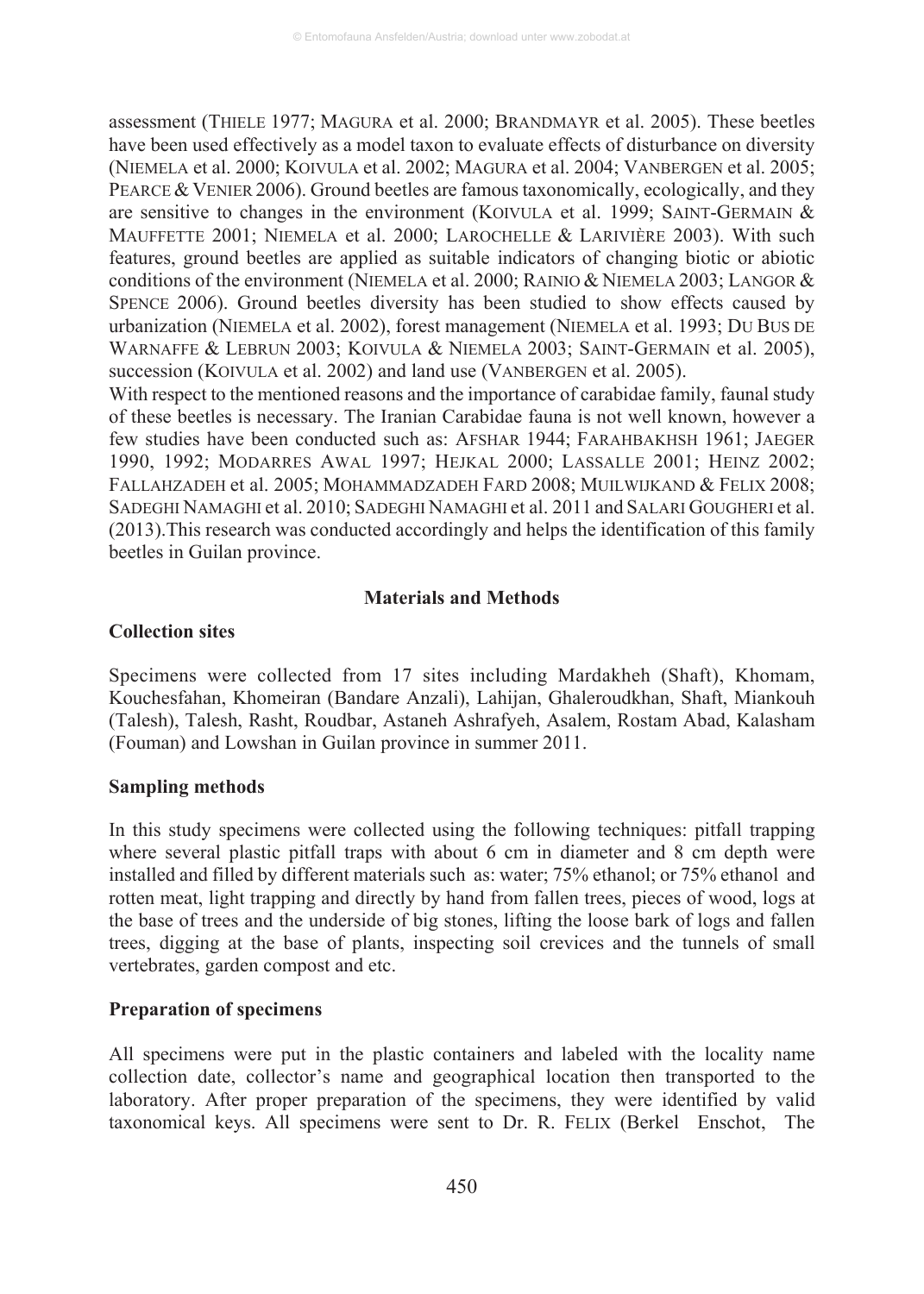Netherlands) for confirmation of identifications. All specimens were deposited in the department of Plant Protection, faculty of Agriculture, University of Guilan, Rasht, Iran.

#### **Results**

In total 117 specimens of ground beetles belonging to 16 species, 9 genera, 5 tribes and 6 subfamilies were collected from Guilan province.

# **Subfamily: Carabinae LATREILLE, 1802**

#### **Tribe: Carabini LATREILLE, 1802**

#### *Calosoma* **WEBER, 1801**

#### *Calosoma inquisitor cupreum* **DEJEAN, 1826**

M a t e r i a l e x a m i n e d: 2 specimens, Guilan province, Gysoum  $37^{\circ}$  40' 21" N; 49° 0' 53" E, elev. 2m September 2011, Rasht 37° 11′ 36″ N; 49° 38′ 27″ E, elev. 31m, July 2011.

Geographical distribution: Europe: Azerbaijan, Armenia, Russia (South European Territory), Asia: Iran (LÖBL & SMETANA 2003).

#### *Calosoma* **(***Campalita***)** *auropunctatum dzungaricum* **GEBLER, 1833**

M a t e r i a l e x a m i n e d: 2 specimens, Guilan province, Gysoum  $37^{\circ}$  40' 21" N; 49° 0' 53" E, elev. 2m September 2011, Asalem 37° 42' 43" N; 48° 57' 37" E, elev. 43m, May 2008.

Geographical distribution: Europe: Greece, Romania, Asia: Afghanistan, Kyrgyzstan (LÖBL & SMETANA 2003), Iran (HOSSEINI et al. 2012)

# *Carabus* **LINNAEUS, 1758**

#### *Carabus sculpturatus* **MÉNÉTRIÉS, 1832**

M a t e r i a l e x a m i n e d: 6 specimens, Guilan province, Gysoum  $37^{\circ}$  40' 21" N; 49° 0' 53" E, elev. 2m September 2011.

Geographical distribution: Europe: Azerbaijan, Asia: Iran (LÖBL & SMETANA 2003).

#### **Subfamily: Trechinae BONELLI, 1810**

#### **Tribe: Bembidini STEPHENS, 1827**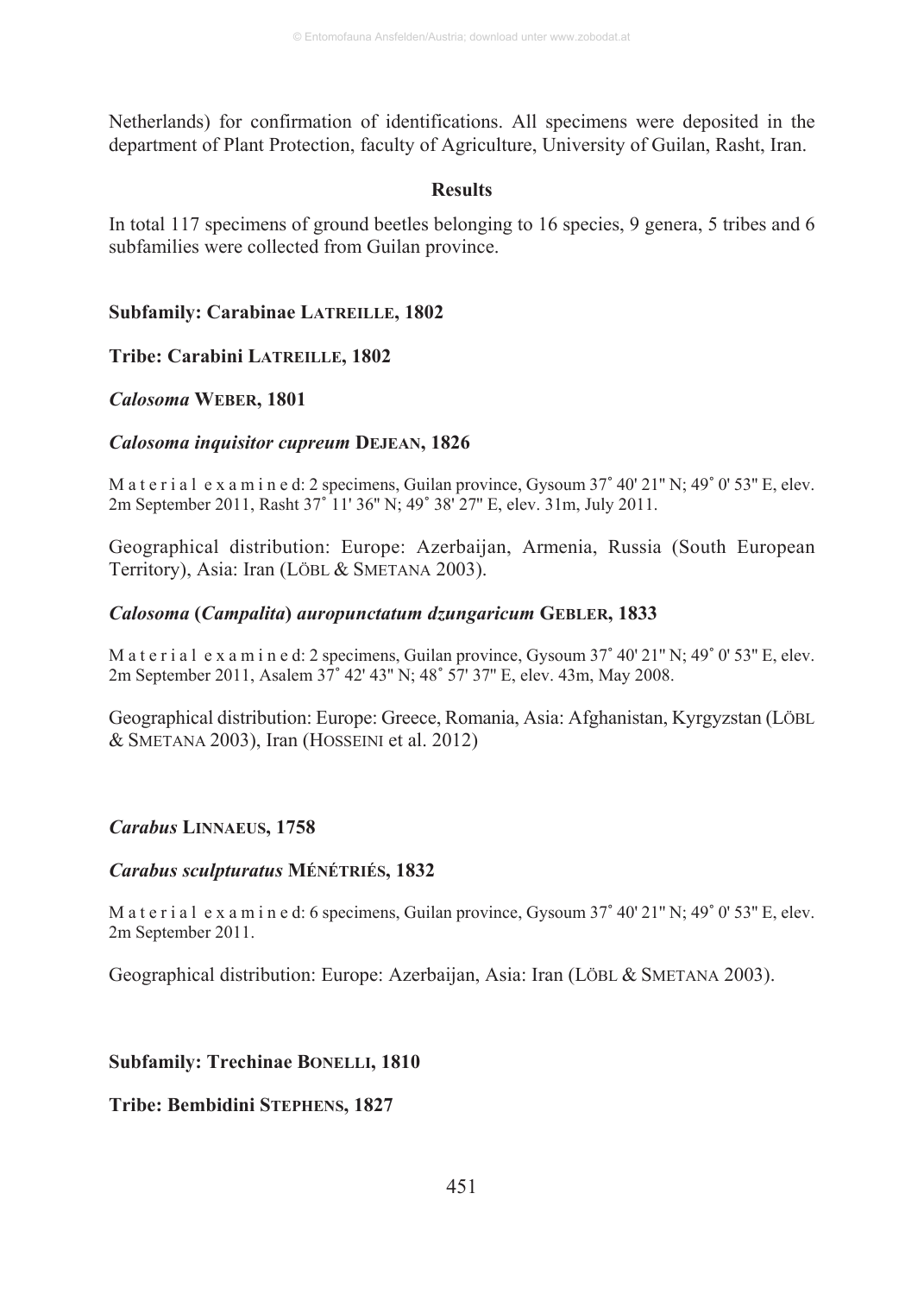# *Bembidion* **LATREILLE, 1802**

# *Bembidion* **(***Nepha***)** *tetrasemum* **CHAUDOIR, 1846**

M a t e r i a l e x a m i n e d: 4 specimens, Guilan province, Ghaleroudkhan 37° 03' 51" N: 49° 14' 23" E, elev. 677m September 2011.

Geographical distribution: Europe: Azerbaijan, Armenia, Georgia, Moldavia, Russia (South European Territory) Asia: Iran (LÖBL & SMETANA 2003).

# *Asaphidion* **GOZIS, 1886**

# *Asaphidion flavicorne* **SOLSKY, 1874**

M a t e r i a l e x a m i n e d: 3 Specimens, Guilan province, Ghaleroudkhan  $37°03'51''$  N;  $49°14'23''$ E, elev. 677m September 2011.

Geographical distribution: Europe: Azerbaijan, Bulgaria, Greece, Asia: Iran, Kyrgyzstan, Kazakhstan, Turkey, Uzbekistan (LÖBL & SMETANA 2003).

# **Subfamily: Callistinae LAPORTE, 1834**

# **Tribe: Chlaeniini BRULLÉ, 1834**

# *Chlaenius* **BONELLI, 1810**

# *Chlaenius* **(***Chlaeniellus***)** *vestitus* **PAYKULL, 1790**

M a t e r i a l e x a m i n e d: 2 specimens, Guilan province, Ghaleroudkhan  $37^{\circ}$  03' 51" N; 49° 14' 23'' E, elev. September 2011, Rasht 37 11' 36'' N; 49 38' 27'' E. elev. 1m July 2011.

Geographical distribution: Europe: Azerbaijan, Albania, Armenia, Belgium, Bulgaria, Croatia, Denmark, England, France, Germany, Georgia, Hungary, Italy, Latvia, Poland, Portugal, Slovakia, Slovenia, Spain, Sweden, Turkey, former Yugoslavia, Asia: Iran, Turkey (LÖBL & SMETANA 2003).

# *Chlaenius* **(***Chlaenites***)** *spoliatus* **P. ROSSI, 1792**

M a t e r i a l e x a m i n e d: 9 specimens*,* Guilan province, Khomeiran, Bandare Anzali 37 29' 14'' N; 49 15' 55'' E, elev. -17m August 2011, Mardakheh Shaft 37 10' 36'' N; 49 23' 23'' E, elev. 41m August 2011, Talesh 37° 48′ 36" N; 48° 54′ 15" E, elev. 98m September 2011.

Geographical distribution: Europe: Azerbaijan, Albania, Armenia, Austria, Bulgaria, Croatia, Denmark, England, France, Germany, Hungary, Italy, Kazakhstan, Romania, Slovakia, Slovenia, Spain, Turkey, Ukraine, former Yugoslavia, North Africa: Algeria,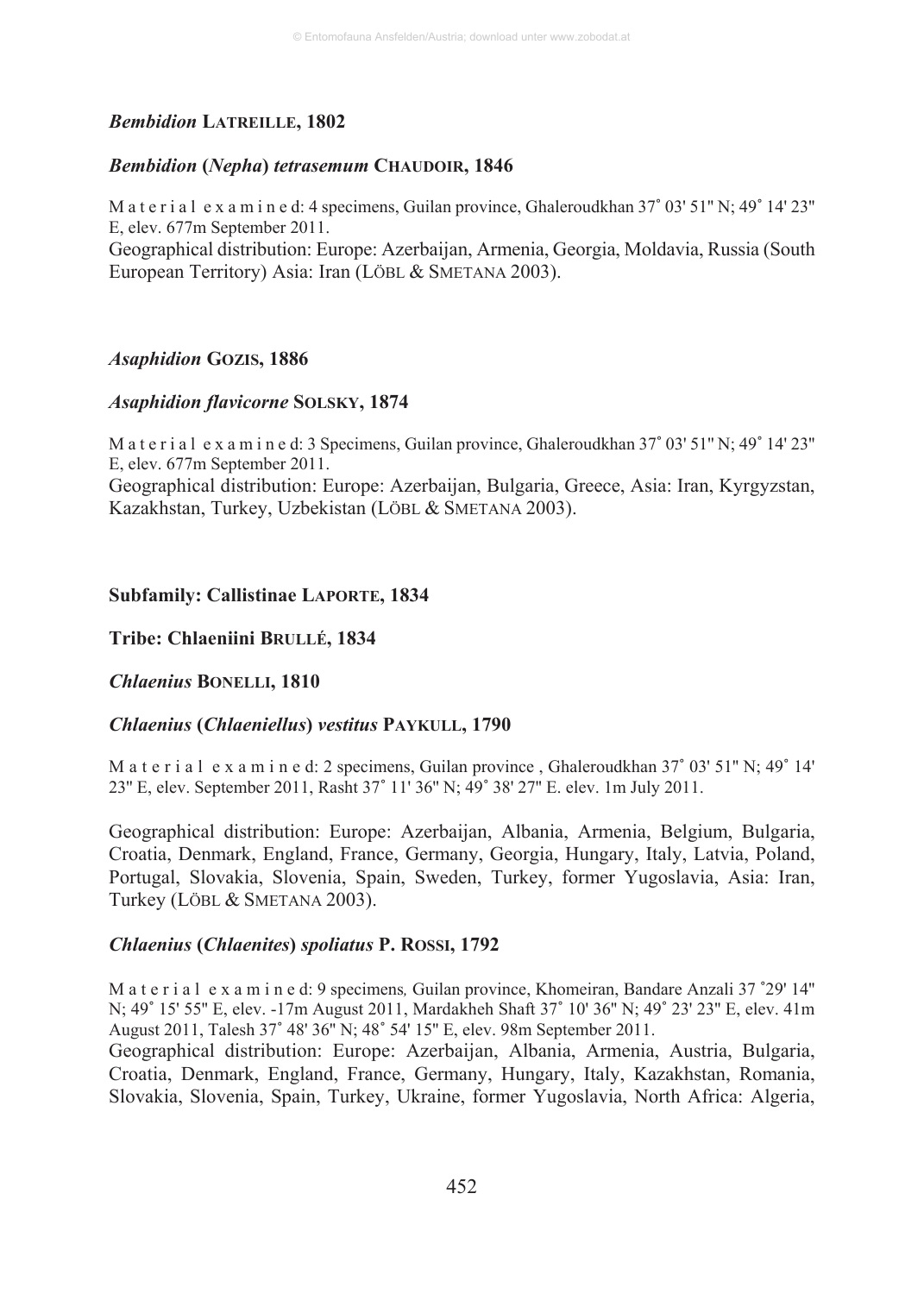Canary Island, Egypt, Libya, Morocco, Tunisia, Asia: Afghanistan, Cyprus, Iran, Iraq, Kyrgyzstan, Kazakhstan, Lebanon, Syria, Turkey, Uzbekistan (LÖBL & SMETANA 2003).

# *Chlaenius festivus* **PANZER, 1796**

M a t e r i a l e x a m i n e d: 8 specimens, Guilan province, Shaft 37° 10' 18" N; 49° 24' 10" E, elev. 43m, August 2011, Mardakheh, Shaft 37 10' 36'' N; 49 23' 23'' E, elev. 41m August 2011, Miankouh, Talesh,  $37^{\circ}$  48' 59" N; 48° 56' 45" E, elev. 1m, August 2011.

Geographical distribution: Europe: Azerbaijan, Albania, Armenia, Austria, Bulgaria, France, Georgia, Hungary, Italy, Kazakhstan, Latvia, Romania, Slovakia, Slovenia, Turkey, Ukraine, former Yugoslavia, North Africa: Algeria, Canary Island, Egypt, Libya, Morocco, Tunisia, Asia: Afghanistan, China, Cyprus, Iran, Iraq, Kyrgyzstan, Kazakhstan, Syria, Turkey, Uzbekistan (LÖBL & SMETANA 2003).

# *Chlaenius* **(***Agostenus***)** *alutaceus* **GEBLER, 1829**

M a t e r i a l e x a m i n e d: 9 specimens*,* Guilan province, Khomeiran, Bandare Anzali, 37 29' 14'' N; 49 15' 55'' E, elev. -17m, August 2011.

Geographical distribution: Europe: Azerbaijan, Armenia, Bulgaria, Kazakhstan, Romania, Ukraine, Asia: China, Iran, Kyrgyzstan, Kazakhstan, Uzbekistan (LÖBL & SMETANA 2003).

# *Chlaenius* **(***Amblygenius***)** *dimidiatus* **CHAUDOIR, 1842**

M a t e r i a l e x a m i n e d: 22 specimens, Guilan province, Rasht 37° 11' 36" N; 49° 38' 27" E. elev. 31m July 2011, Khomeiran, Bandare Anzali 37 29' 14'' N; 49 15' 55'' E, elev. -17m, August 2011, Miankouh, Talesh 37° 48' 59" N; 48° 56' 45" E, elev. -1m August 2011, Shaft 37° 10' 18" N; 49° 24' 10'' E, elev. 43m August 2011, Mardakheh Shaft 37 10' 36'' N; 49 23' 23'' E, elev. 41m, August 2011, Kouchesfahan 37° 16' 33" N; 49° 45' 27" E, elev. 1m, July 2011.

Geographical distribution: Europe: Azerbaijan, Turkey, North Africa: Egypt, Asia: Iran, Syria, Turkmenistan, Turkey (LÖBL & SMETANA 2003).

# **Tribe: Oodini LAFERTÉ-SÉNECTÈRE, 1851**

# *Oodes* **BONELLI, 1810**

# *Oodes helopioides* **FABRICIUS, 1792**

M a t e r i a l e x a m i n e d: 1 Specimen, Guilan province, Rostamabad 36° 54' 02" N; 49° 29' 08" E. elev. 171m June 2011.

Geographical distribution: Europe: Albania, Austria, Bulgaria, Belgium, Croatia, Denmark, England, France, Germany, Greece, Italy, Poland, Romania, Spain, Ukraine, former Yugoslavia North Africa: Morocco, Asia: Kazakhstan, Turkey (LÖBL & SMETANA 2003), Iran (SALARI GOUGHERI et al. 2012).

#### **Subfamily: Brachininae BONELLI, 1810**

# **Tribe: Brachinini, BONELLI, 1810**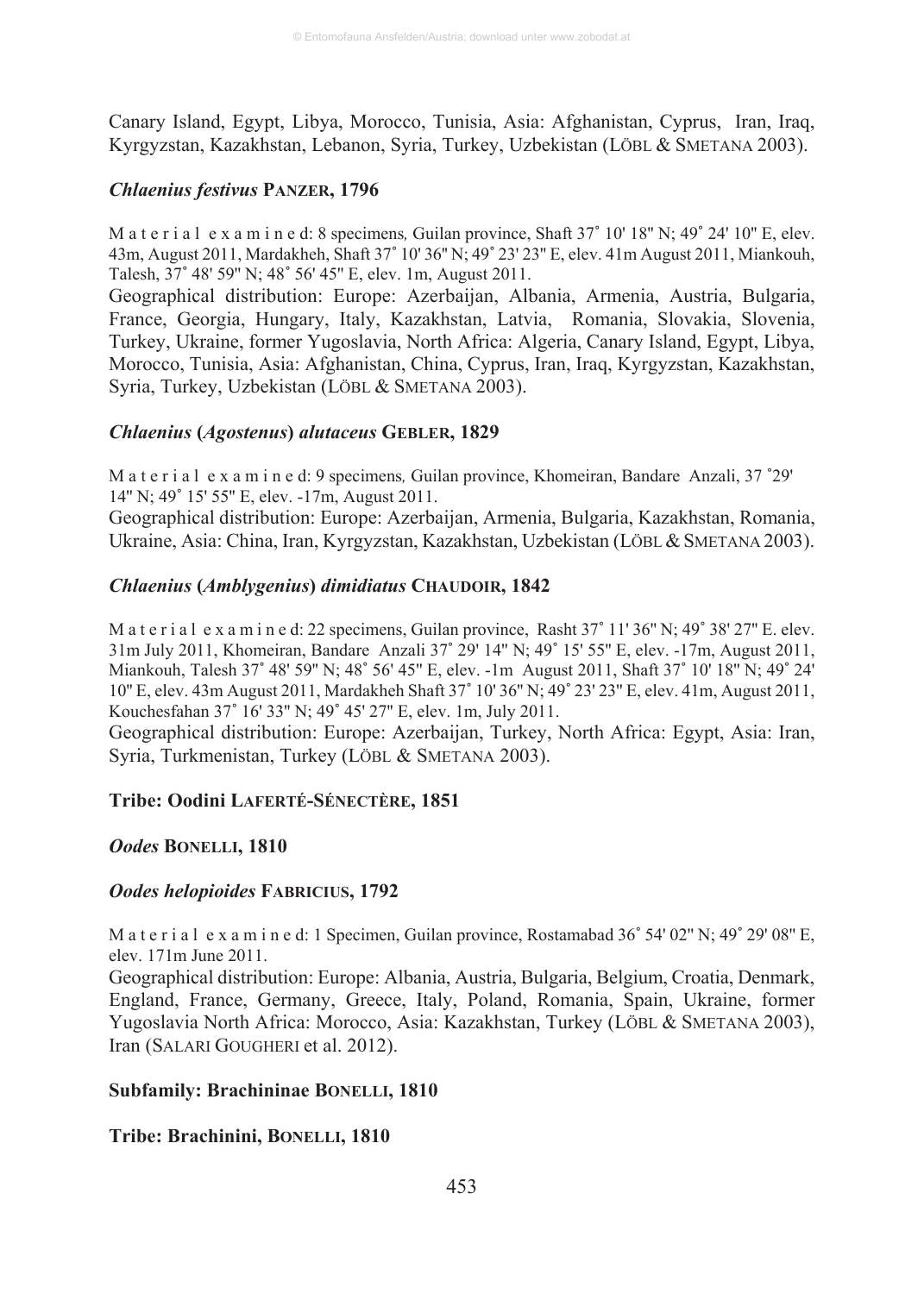# *Brachinus* **WEBER, 1810**

# *Brachinus crepitans* **LINNAEUS, 1758**

M a t e r i a l e x a m i n e d: 31 specimens, Guilan province, Rostamabad 36° 54' 02" N; 49° 29' 08" E, elev. 171m June 2011, Rasht 37° 11' 36" N; 49° 38' 27" E, elev. 31m July 2011, Astaneh Ashrafyeh 37 16' 38'' N; 49 56 '40'' E, elev. -11m July 2011, Khomam 37 22' 28'' N; 49 38' 44'' E, elev. -17m August 2011, Khomeiran Bandare Anzali 37° 29' 14" N; 49° 15' 55" E, elev. -17m August 2011, Kalasham Fouman 37° 16' 14" N; 49° 25' 20" E, elev. -2m August 2011, Miankouh Talesh 37° 48' 59" N; 48° 56' 45" E, elev. -1m, August 2011, Ghaleroudkhan  $37^{\circ}$  03' 51" N; 49° 14' 23" E, elev. 677m September 2011, Talesh 37° 48′ 36″ N; 48° 54′ 15″ E, elev. 98m September 2011.

Geographical distribution: Europe: Azerbaijan, Albania, Armenia, Austria, Belgium, Croatia, Denmark, England, France, Germany, Georgia, Greece, Hungary, Italy, Poland, Portugal, Slovakia, Slovenia, Turkey, Ukraine, former Yugoslavia, Asia: Cyprus, Iran, Iraq, Kyrgyzstan, Kyrgyzstan, Syria, Uzbekistan (LÖBL & SMETANA 2003).

# **Subfamily: Nebriinae LAPORTE, 1834**

# **Tribe: Nebriini LAPORTE, 1834**

# *Nebria* **LATREILLE, 1802**

#### *Nebria elbursiaca* **BODEMEYER, 1927**

M a t e r i a l e x a m i n e d: 1 specimen, Iran, Guilan province, Rostamabad 36° 54' 02" N; 49° 29' 08'' E, elev. 171m June 2011.

Geographical distribution: Asia: Iran (LÖBL & SMETANA 2003).

Comment: The endemic Iranian *Nebria* (*Nebria*) *elbursiaca* BODEMEYER, 1927, is classified as a good species in the world monograph of *Nebria* (LEDOUX & ROUX 2005), with two subspecies: ssp. *elbursiaca* s.str. and ssp. *bagrovdaghensis* SHILENKOV, 1983. This is an alpine *Nebria* of northern Iran generally found at elevations above 2000 m. Collection in a locality at 171 m is interesting.

Rostamabad is located in Sefid rud valley on the northern range of Alborz (Elbourz) mountain which the altitude reaches to more than 2000 meter. It is believed that this specimen was accidentally found in this area.

#### **Subfamily: Cicindelinae LATREILLE, 1802**

#### **Tribe: Cicindelini LATREILLE, 1802**

# *Cicindela* **LINNAEUS, 1758**

# *Cylindera* **(***Cylindera***)** *germanica* **LINNAEUS, 1758**

M a t e r i a l e x a m i n e d: 10 specimens, Guilan province, Rasht 37° 11' 36" N; 49° 38' 27" E, elev. 31m July 2011, Lahijan 37 12 48'' N; 50 0' 57'' E, elev. -8m July 2011, Kouchesfahan 37 16' 33'' N;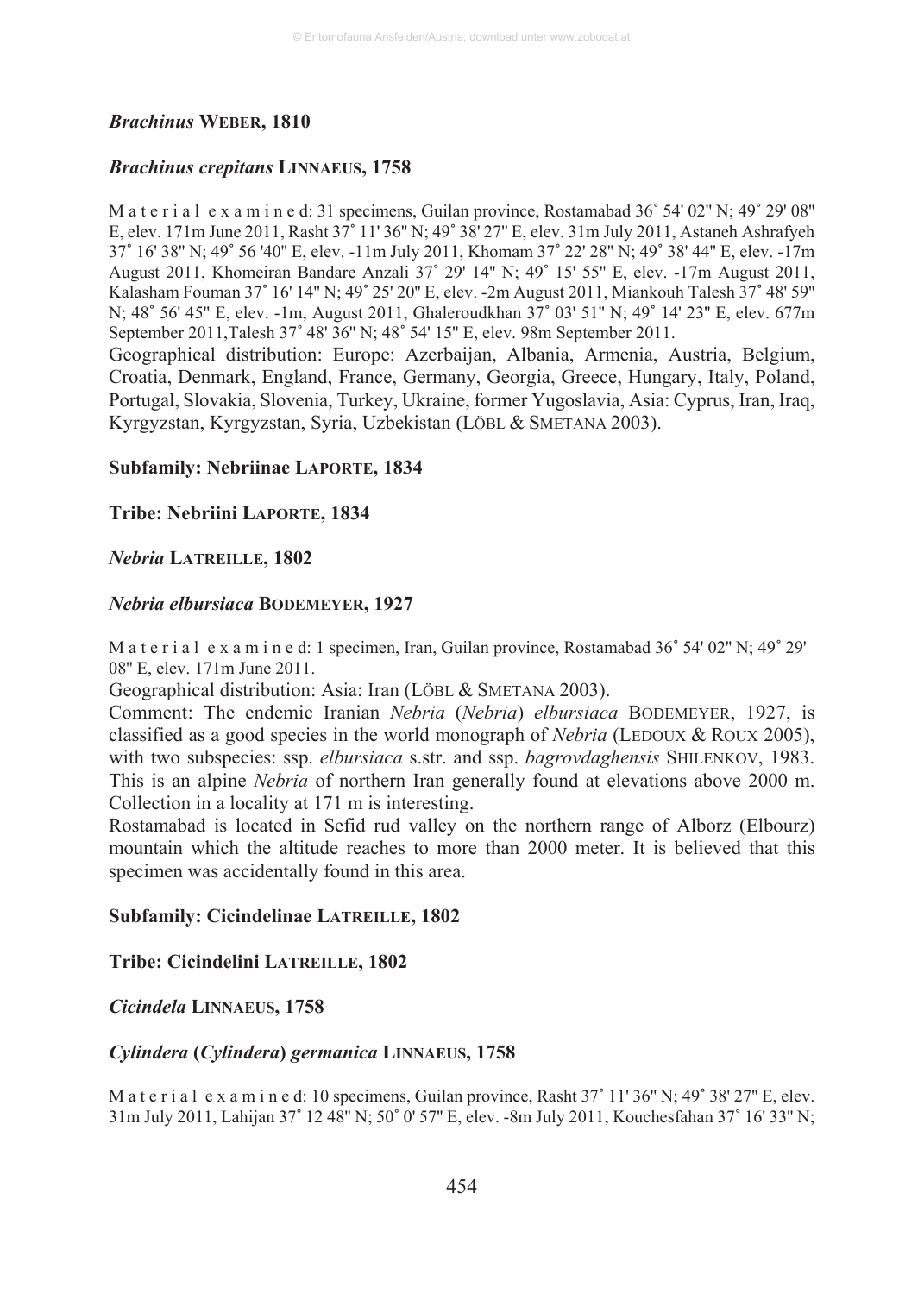49 45' 27'' E, elev. 1m July 2011, Miankouh Talesh, 37 48' 59'' N; 48 56' 45'' E, elev. -1m, August 2011, Mardakheh Shaft 37° 10' 36" N; 49° 23' 23" E, elev. 41m August 2011.

Geographical distribution: Europe: Azerbaijan, Albania, Armenia, Austria, Belgium, Bulgaria, Croatia, Denmark, England, France, Germany, Georgia, Hungary, Italy, Poland, Portugal, Kazakhstan, Slovakia, Slovenia, Ukraine, former Yugoslavia, North Africa: Algeria, Canary Island, Egypt, Libya, Morocco, Tunisia, Asia: Cyprus, Iran, Iraq, Kazakhstan, Syria, Turkey (LÖBL & SMETANA 2003).

#### *Cicindela* **(***Calomera***)** *caucasica* **ADAMS, 1817**

M a t e r i a l e x a m i n e d: 2 specimens, Guilan province, Rasht 37° 11' 36" N; 49° 38' 27" E, elev. 31m July 2011, Khomam 37 22' 28'' N; 49 38' 44'' E, elev. -17m August 2011. Geographical distribution: Europe: Azerbaijan, Armenia, Georgia, Asia: Iran, Iraq, Turkey (LÖBL & SMETANA 2003).

#### *Cicindela* **(***Cicindela***)** *clypeata* **FISCHER VON WALDHEIM, 1821**

M a t e r i a l e x a m i n e d: 1 specimen, Guilan province, Rasht 37° 11' 36" N; 49° 38' 27" E, elev. 31m July 2011.

Geographical distribution: Europe: Russia (Central Europe Territory), Asia: Afghanistan, Iran, Kazakhstan, Turkmenistan, Uzbekistan (LÖBL & SMETANA 2003).

# **Acknowledgements**

The authors are grateful to Dr. R. FELIX (The Netherlands) for the approval of accurate identification.

# **References**

- AFSHAR, J. (1944): Les Nomes Scientifique de Quelques Coleopteres de l' Iran et Leurs Importance en Agriculture. – Ministry of Agriculture, Tehran. 22 pp.
- BRANDMAYR, P., ZETTO T. & R. PIZZOLOTTO (2005): I Coleotteri Carabidi per la valutazione ambientale e la conservazione della biodiversita. – Manuali e linee guida. Vol. 34. Agenzia Nazionale Protezione Ambiente e Servizi Tecnici, Roma. 240 pp.
- DESENDER, K., MAELFAIT,J.P. &L.BAERT (1991): Carabid beetles as ecological indicators in dune management (Coleoptera, Carabidae). – Elytron **5**: 239-248.
- DU BUS DE WARNAFFE, G. & P. LEBRUN (2003): Effects of forest management on carabid beetles in Belgium: Implications for biodiversity conservation. – Biodiversity and Conservation **118**: 219-234.
- FALLAHZADEH, M., SHOJACE, M. & H. OSTOVAN (2005): Report of *Broscus punctatus* (Col: Carabidae) from Iran. – Journal of Entomological Society of Iran **24** (2): 140.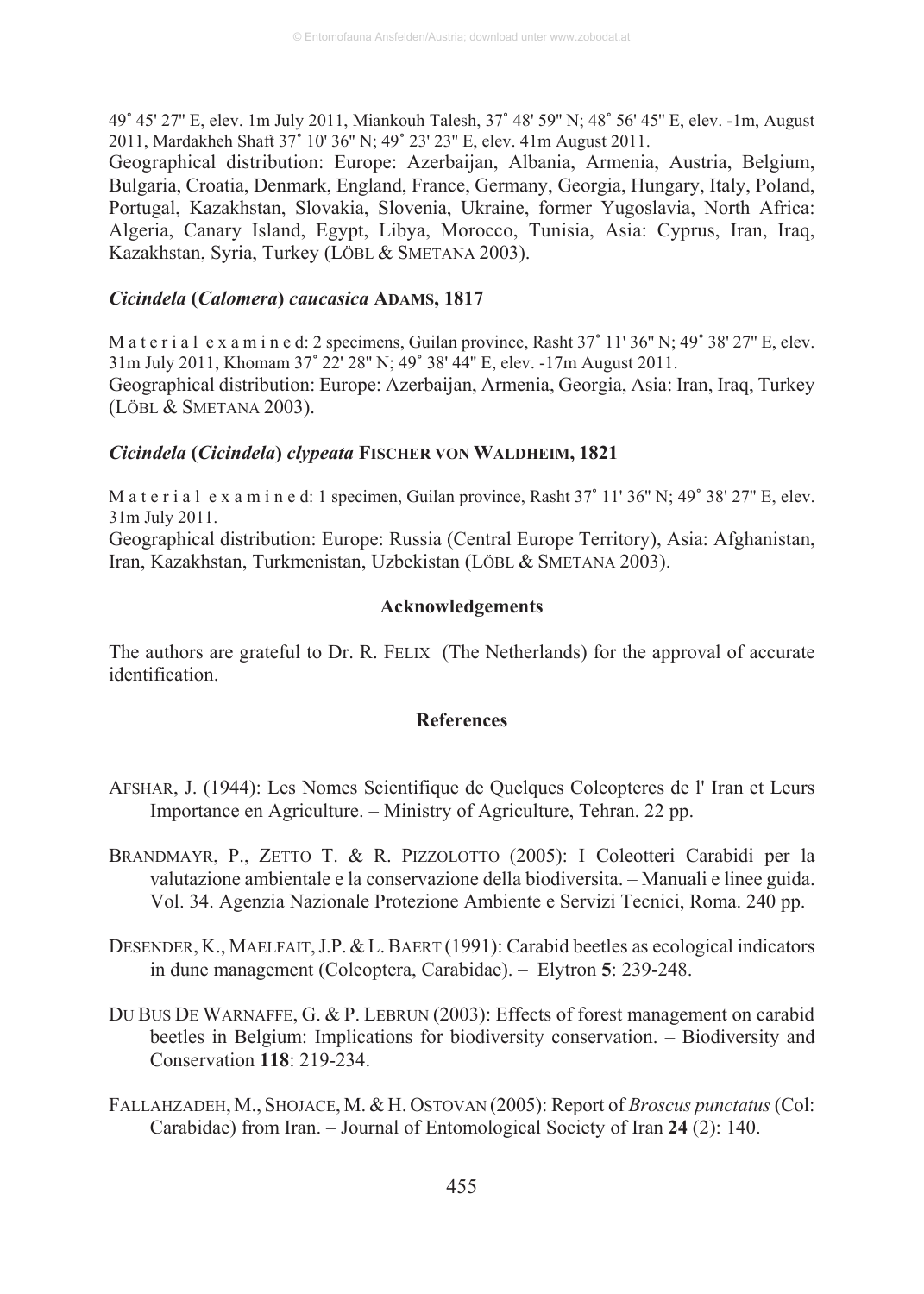- FARAHBAKHSH, G.H. (1961): Checklist of Important Insects and Other Pests of Plants and Agricultural Products in Iran. – Ministry of Agriculture. Department of Plant Protection, Tehran **1**: 1-153 pp.
- HEINZ, W. (2002): Beschreibung einer neuen *Carabus* (*Lamprostus*)-Art aus Persien (Coleoptera: Carabidae). – Zoology in the Middle East **26**: 157-162.
- HEJKAL, J. (2000): *Amara* (*Amara*) *elborzensis* sp. n. (Coleoptera: Carabidae) from Iran. Klapalekiana. 36 pp.
- HOSSEINI, M., SADEGHI, H. & A. HEYDARZADE (2012): New records for Ground beetles (Coleoptera: Carabidae) fauna from wheat fields of Mashhad. – 20th Iranian Plant Protection Congress. Shiraz University. Shiraz. p. 228.
- JAEGER, B. (1990): Zur Verbreitung von *Bradycellus csikii* Laczo, 1912 und *B. distinctus* Dejean, 1829 sowie Beschreibung von *Bradycellus heinzei* n.sp. aus dem Nord-Iran (Col., Carabidae). – Entomologische Nachrichten und Berichte **34**: 9-13.
- JAEGER, B. (1992): Beitrag zur Erforschung der *Acupalpus*-Fauna des Iran und der Türkei nebst Beschreibung von *Acupalpus turcicus* n. sp. (Col., Carabidae). – Entomologische Nachrichten und Berichte **36**: 223-230.
- KOIVULA, M., PUNTTILA, P., HAILA, Y.&J. NIEMELA (1999): Leaf litter and the small-scale distribution of carabid beetles (Coleoptera, Carabidae) in boreal forest. – Ecography **22**: 424-435.
- KOIVULA, M., KUKKONEN, J. & J. NIEMELA (2002): Boreal carabid-beetle (Coleoptera, Carabidae) assemblages along the clear-cut originated succession gradient. - Biodiversity and Conservation **11**: 1269-1288.
- KOIVULA, M. & J. NIEMELA (2003): Gap felling as a forest harvesting method in boreal forests: responses of carabid beetles (Coleoptera, Carabidae). – Ecography **26**: 179- 187.
- LANGOR, D.W. & J.R. SPENCE (2006): Arthropods as ecological indicators of sustainability in Canadian forests. – The Forestry Chronicle **82** (3): 344-350.
- LAROCHELLE, A. & M.C. LARIVIÈRE (2007): Carabidae (Insecta: Coleoptera): synopsis of supraspecific taxa. – Landcare Research, Private Bag 92170, Auckland, New Zealand. 188 pp.
- LASSALLE, B. (2001): Les *Sphodristocarabus* d'Iran (Coleoptera, Carabidae). Le Coléoptériste **43**: 169-170.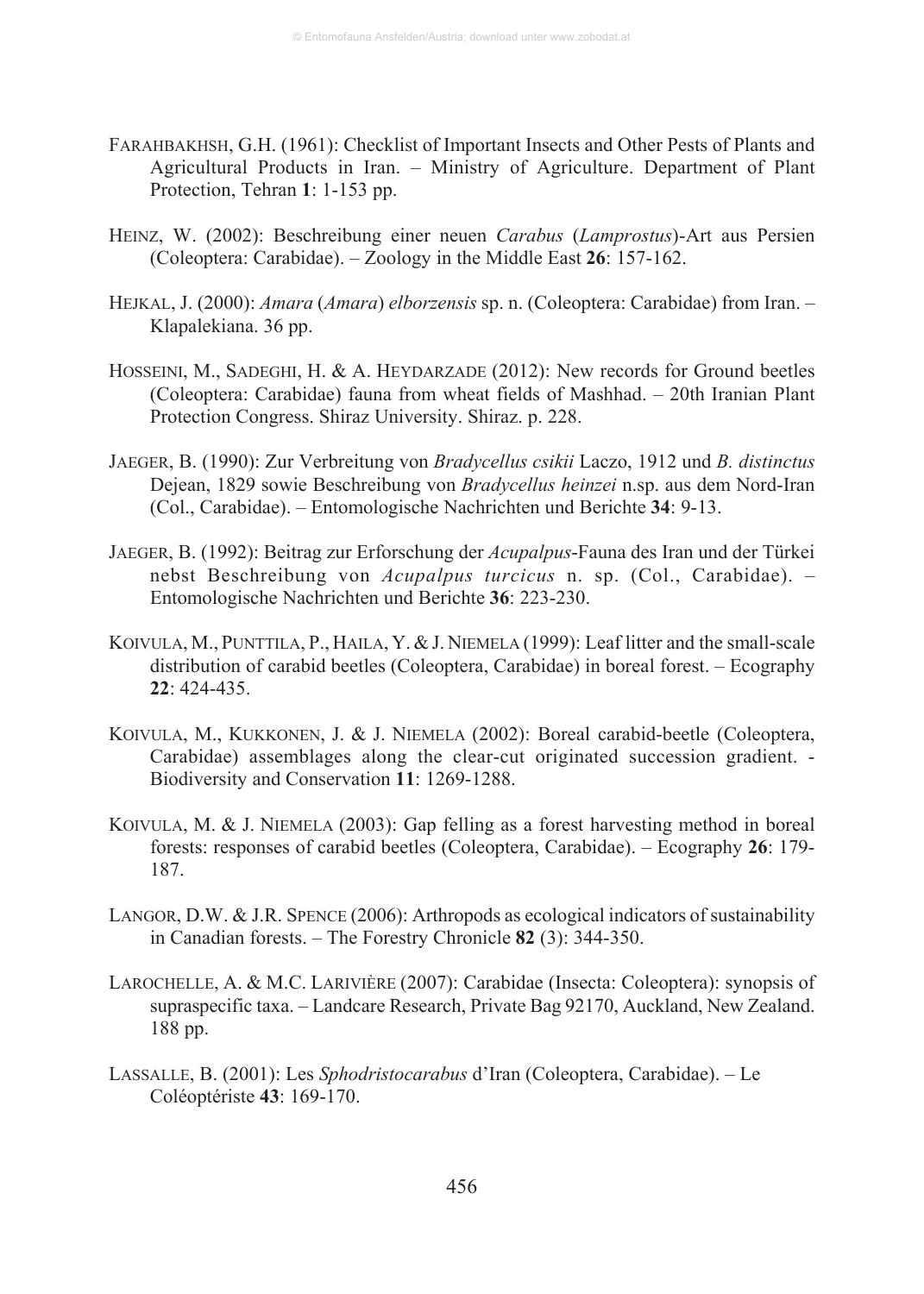- LEDOUX, G. & P. ROUX (2005): *Nebria* (Coleoptera, Nebriidae). Faune mondiale. Société Linnéenne de Lyon, 976 pp. (Lyon).
- MAGURA, T., TOTHMERESZ, B. & Z. BORDAN (2000): Effects of Nature Management Practice on Carabid Assemblages (Coleoptera: Carabidae) in a Non-Native Plantation. – Biological Conservation **93**: 95-102.
- MAGURA, T., TOTHMERESZ, B. & T. MOLNÁR (2004): Changes in carabid beetle assemblages along an urbanisation gradient in the city of Debrecen. Hungary. – Landscape Ecology **19**: 747-759.
- MODARRES AWAL, M. (1997): List of Agricultural Pests and Their Natural Enemies in Iran. – Ferdowsi University Press **147**: 429 pp.
- MOHAMMADZADEH FARD, S. & S.H. HODJAT (2008): A comparison survey on fauna of Family Carabidae (Insecta: Coleoptera) in natural and agricultural areas. -Proceeding of the 18th Iranian plant protection congress. Bu-Ali Sina University. Hamadan, p. 89.
- MUILWIJK, J. & R. FELIX (2008): Description of three new species of the tribe Trechini (Col.: Carabidae) from south Iran. – Journal of Entomological Society of Iran **28** (1): 79-85.
- NIEMELA, J., LANGOR, D. & J.R. SPENCE (1993): Effects of clear-cut harvesting on boreal ground-beetle assemblages (Coleoptera: Carabidae) in western Canada. – Biological Conservation **7**: 551-561.
- NIEMELA, J., KOTZE J., ASHWORTH, A., BRANDMAYR, P., DESENDER, K., NEW, T., PENEV, L., SAMWAYS, M.&J. SPENCE (2000): The search for common anthropogenic impacts on biodiversity: a global network. – Journal of Insect Conservation **4**: 3-9.
- NIEMELA, J., KOTZE, D.J., VENN, S., PENEV, L., STOYANOV, I., SPENCE,J., HARTLEY, D. & E. MONTES DE OCA (2002): Carabid beetle assemblages (Coleoptera, Carabidae) across urban-rural gradients: an international comparison. – Landscape Ecology **17**: 387-401.
- PEARCE,J.L.&L.A. VENIER (2006): The use of ground beetles (Coleoptera: Carabidae) and spiders (Araneae) as bioindicators of sustainable forest management: A review. – Ecological Indicators **6**: 780-793.
- RAINIO, J. & J. NIEMELA (2003): Ground beetles (Coleoptera: Carabidae) as bioindicators. – Biodiversity and Conservation **12**: 487-506.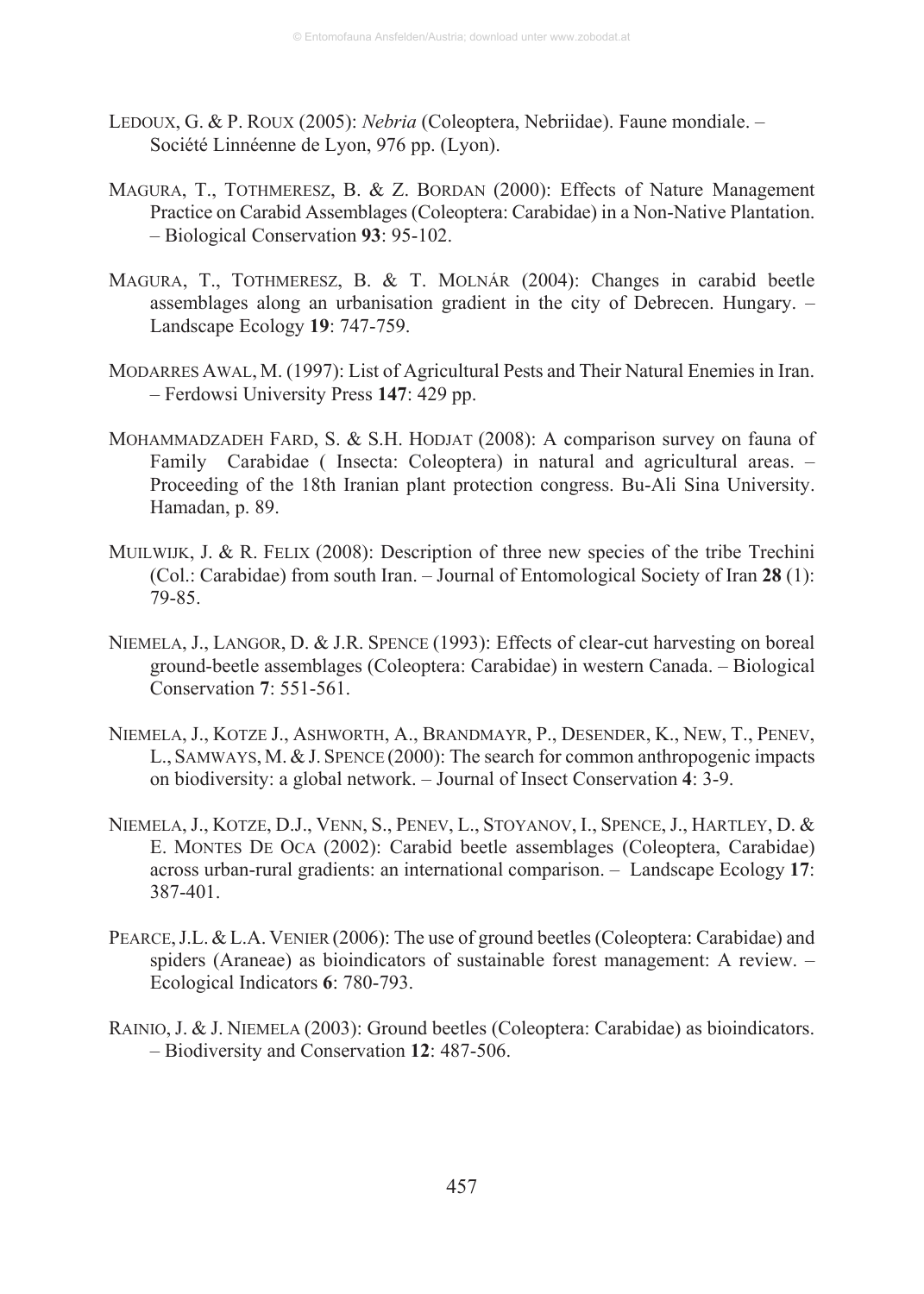- SADEGHI NAMAGHI, S.H., AVGIN, S.S. & S. FARAHI (2010): New Data To The Knowledge of Ground Beetles (Coleoptera: Carabidae) Fauna of Iran. – Journal of Turkish Entomology **34** (2): 197-210.
- SADEGHI NAMAGHI, S.H., HASANI SAADI, S. & R. FELIX (2011): Ground and tiger beetles(Coleoptera: Carabidae) from Kerman and Khorasan provinces of Iran. – Munis Entomology and Zoology **6** (1): 186-193.
- SAINT-GERMAIN, M. & Y. MAUFFETTE (2001): Reduced ground beetle activity following ice damage in maple stands of southwestern Quebec. – The Forestry Chronicle **77**: 651-656.
- SAINT-GERMAIN, M., LARRIVÉ E.M., DRAPEAU, P., FAHRIG, L. & C.M. BUDDLE (2005): Short-term response of ground beetles (Coleoptera: Carabidae) to fire and logging in a spruce-dominated boreal landscape. – Forest Ecology and Management **212**: 118- 126.
- SALARI GOUGHERI, M., HOSSEINI, R. & J. HAJIZADEH (2012): Introduction of two genera and six species of subfamily Callistinae (Col: Carabidae) from Guilan province with new record of one species for Iran fauna. – 20th Iranian Plant Protection Congress. Shiraz University. Shiraz. p. 185.
- SALARI GOUGHERI, M., HOSSEINI, R. & J. HAJIZADEH (2013): A faunal study on the subfamilies Harpalinae and Lebiinae (Coleoptera: Carabidae) in Guilan province, Iran.– Entomofauna **34** (15): 193-200.
- SUNDERLAND, K.D. (2002): Invertebrate pest control of slugs by carabids. in: HOLLAND J.M. (Editor). The Agroecology of Carabid Beetles, pp 165-214. Andover, UK, Intercept.
- SYMONDSON, W.O.C. (2002): Diagnostic techniques for determining carabid diets. in: HOLLAND J.M. (Editor). The Agroecology of Carabid Beetles. pp 111-164. Andover, UK, Intercept.
- THIELE, H.U. (1977): Carabid beetles in their environments. Springer-Verlag, Berlin, 330 pp.
- TOFT, S. & T. BILDE (2002): Carabid diets and food value. in: HOLLAND, J.M. (Editor). The Agroecology of Carabid Beetles. pp. 81-110 . Andover, UK, Intercept.
- VANBERGEN, A.J.,WOODCOCK,B.A., WATT, A.D. & J. NIEMELA (2005): Effect of land-use heterogeneity on carabid communities at the landscape scale. – Ecography **28**: 3-16.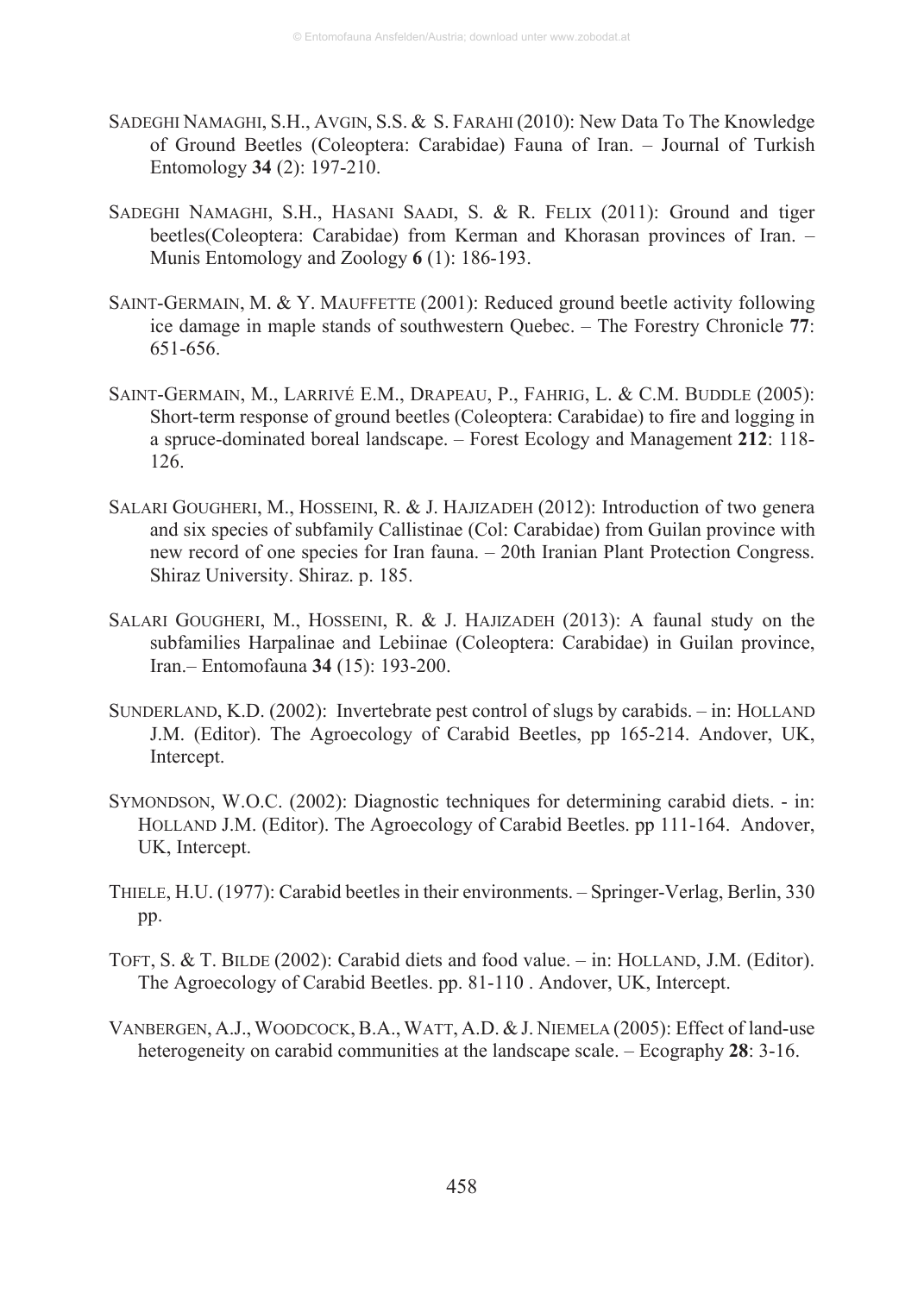Authors addresses:

Moslem SALARI GOUGHERI Reza HOSSEINI Jalil HAJIZADEH Department of Plant Protection, Faculty of Agricultural Sciences, University of Guilan, Rasht, Iran.

E-mail: Reza Hosseini Rhosseini@guilan.ac.ir, R\_Hosseini@yahoo.com

#### **Buchbesprechung**

Mittermeier, R.A., Rylands, A.B., Wilson, D.E. (eds): **Handbook of the Mammals of the World. Vol. 3. Primates.** - Lynx Edicions, Barcelona, Spanien, 2013. 951 S.

Mit geringfügiger Verspätung ist nun der dritte Band des "Handbook of the Mammals of the World", die "Primaten" erschienen, mit 951 Seiten der bisher umfangreichste Band dieser Reihe. Er beinhaltet 57 Farbtafeln, 716 Farbfotos, 495 Verbreitungskarten und ca. 8000 Literaturzitate.

Während man in den 1980er Jahren noch von rund 160 Arten ausging, werden in dieser Monographie 479 Primatenarten (insgesamt 681 Taxa) in 77 Gattungen und 16 Familien dargestellt. Die größte Artenvielfalt beherbergt Afrika (208 Arten), wobei allerdings allein 98 Arten auf Madagaskar entfallen; die Neotropis (156 Arten) wird gefolgt von Asien (116 Arten). Der Artenreichtum von Madagaskar wird länderspezifisch nur von Brasilien (116 Arten) übertroffen. Die Länder mit höchstem Endemismus sind Madagaskar (100%), Indonesien (68%) und Brasilien (53%). Der deutliche Anstieg der Artenzahlen seit den 1980er Jahren basiert einerseits auf einer starken Zunahme der Feldforschung, andererseits auch durch verbesserte molekulargenetische Techniken. Dank dieser neuen Techniken konnten auch neue Gattungen beschrieben werden und das Bild einer phylogenetischen Verwandtschaft wird immer klarer. Dies ist nun aber auch der einzige "Mangel" dieses Buches, dass der Leser nicht mit einem aktuellen Stammbaum versorgt wird. Natürlich ist der Inhalt "verwandtschaftlich" geordnet, beginnt also mit den Prosimiern, die immerhin 25% aller lebenden Primaten ausmachen. Die meisten davon sind Lemuren, eine bemerkenswerte und diverse Radiation von fünf Familien: Cheirogaleidae, Lepilemuridae, Lemuridae, Indriidae und Daubentoniidae. Die folgende Infraordnung beinhaltet die Galagidae und Lorisidae, nachtaktive und baumbewohnende Arten Afrikas und Asiens. 11 Arten bilden die südostasiatische Familie Tarsiidae. Die folgenden Affen und Menschenaffen gliedern sich in die traditionellen Gruppierungen Neuwelt- und Altweltaffen. In der "Feinsystematik" hat sich hier aber einiges geändert; so werden heute insgesamt fünf Familien behandelt: Callitrichidae, Cebidae (neu definiert), Aotidae, Pitheciidae und Atelidae. Die Altweltaffen beginnen mit der größten aller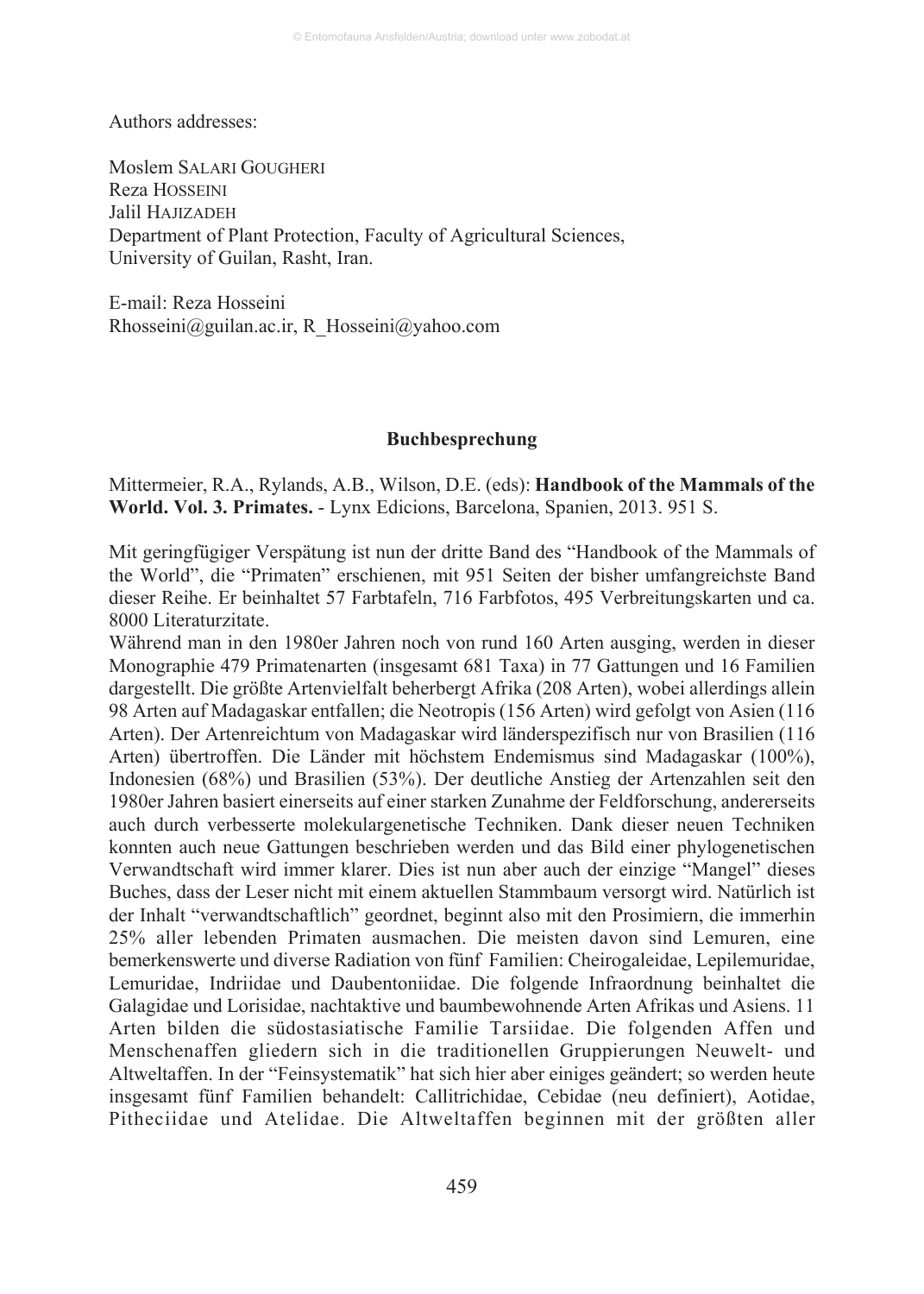Primatenfamilien, den Cercopithecidae (159 Arten, 270 Taxa). Den Abschluss des Buches bilden die Hylobatidae und Hominidae.

Die überaus reichhaltig und fantastisch bebilderten Beschreibungen beginnen mit einer Einführung in die Systematik der jeweiligen Familie, in der auch die einzelnen Taxa (Arten, Unterarten) in ihren supraspezifischen Einheiten und mit ihrer Verbreitung kurz vorgestellt werden. Es folgen ausführliche Teile zu morphologischen Aspekten, Habitat, allgemeine Verhaltensweisen, Kommunikation, Ernährung, Fortpflanzung, sozialer Organisation sowie Schutzstatus und Naturschutz. In ähnlicher Organisation werden auch die einzelnen Arten behandelt, beginnend mit den Trivialnamen in Englisch, Französisch, Deutsch und Spanisch sowie einer detaillierten Verbreitungskarte. Jeweils abschließend sind Autoren und Jahr der relevanten Publikationen aufgelistet. In die Artbeschreibungen sind die handgezeichneten Farbtafeln von Arten und Unterarten integriert.

Eine phänomenal umfassende und überaus empfehlenswerte Monographie, die über Jahrzehnte als Standardwerk fungieren wird.

R. Gerstmeier

Druck, Eigentümer, Herausgeber, Verleger und für den Inhalt verantwortlich:

Maximilian SCHWARZ, Konsulent f. Wissenschaft der Oberösterreichischen Landesregierung, Eibenweg 6, 4052 Ansfelden, Austria. E-Mail: maximilian.schwarz@liwest.at.

Redaktion: Erich DILLER, ZSM, Münchhausenstraße 21, 81247 München; Roland GERSTMEIER, Lehrstuhl f. Tierökologie, Hans-Carl-von-Carlowitz-Platz 2, 85350 Freising; Fritz GUSENLEITNER, Lungitzerstr. 51, 4222 St. Georgen/Gusen, Austria; Wolfgang SPEIDEL, MWM, Tengstraße 33, 80796 München; Thomas WITT, Tengstraße 33, 80796 München. Adresse: Entomofauna, Redaktion und Schriftentausch c/o Museum Witt, Tengstr. 33, 80796 München, Deutschland, E-Mail: thomas@witt-thomas.com; Entomofauna, Redaktion c/o Fritz Gusenleitner, Lungitzerstr. 51, 4222 St. Georgen/Gusen, Austria, E-Mail: f.gusenleitner@landesmuseum.at